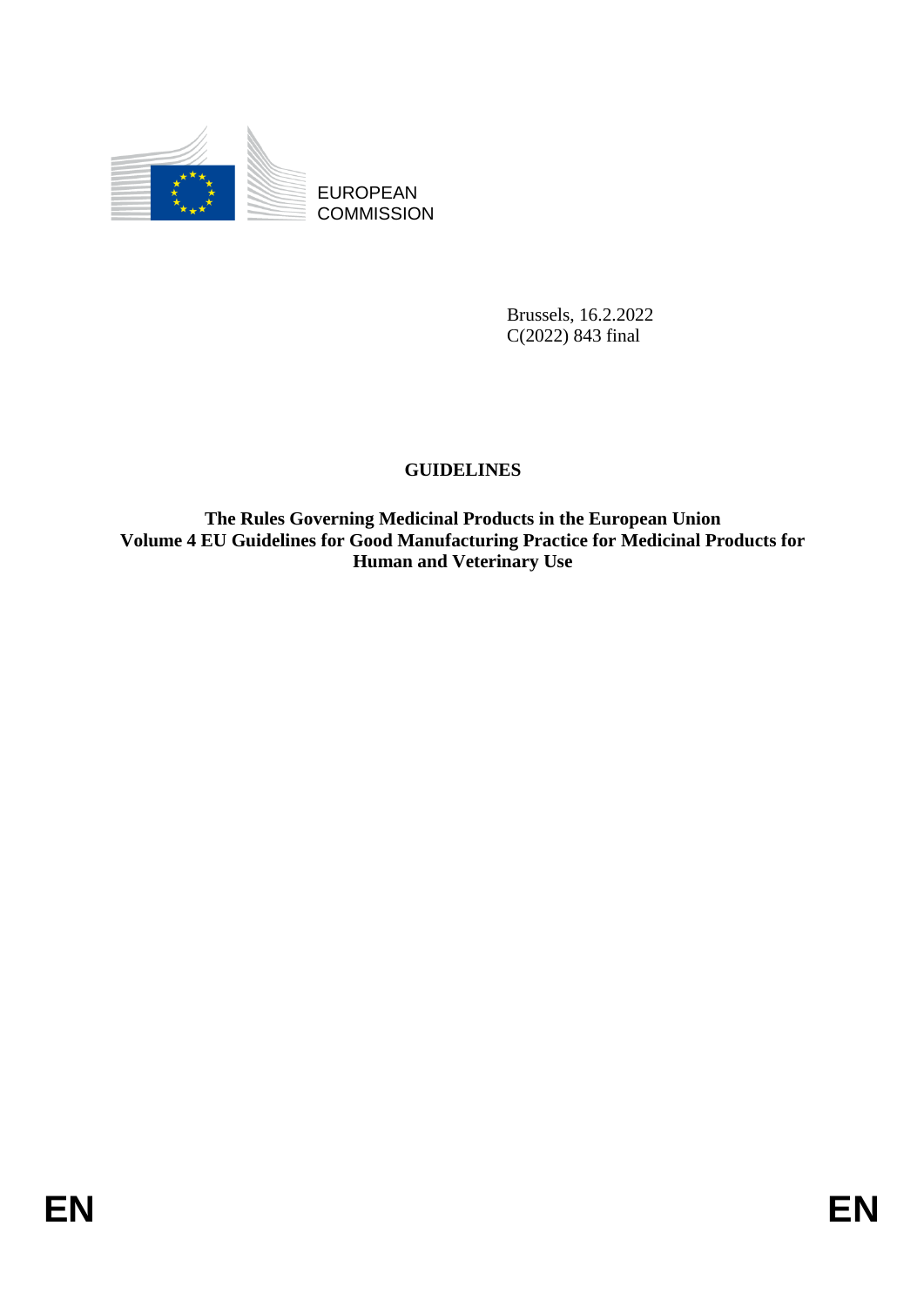# **EudraLex**

# **The Rules Governing Medicinal Products in the European Union Volume 4 EU Guidelines for Good Manufacturing Practice for Medicinal Products for Human and Veterinary Use**

## **Annex 21: Importation of medicinal products**

**Legal basis for publishing the detailed guidelines:** Article 47 of Directive 2001/83/EC on the Community code relating to medicinal products for human use and Article 51 of Directive 2001/82/EC on the Community code relating to veterinary medicinal products. This document provides guidance for the interpretation of the principles and guidelines of good manufacturing practice (GMP) for medicinal products as laid down in Directive 2003/94/EC for medicinal products for human use and Directive 91/412/EEC for veterinary use, and Regulation (EU) No 536/2014 on clinical trials on medicinal products for human use, and Commission Delegated Regulation (EU) 2017/1569 supplementing it.

**Status of the document**: New annex.

**Reasons for changes**: Not applicable at this occasion.

**Deadline for coming into operation**: 21 August 2022 (6 months after publication].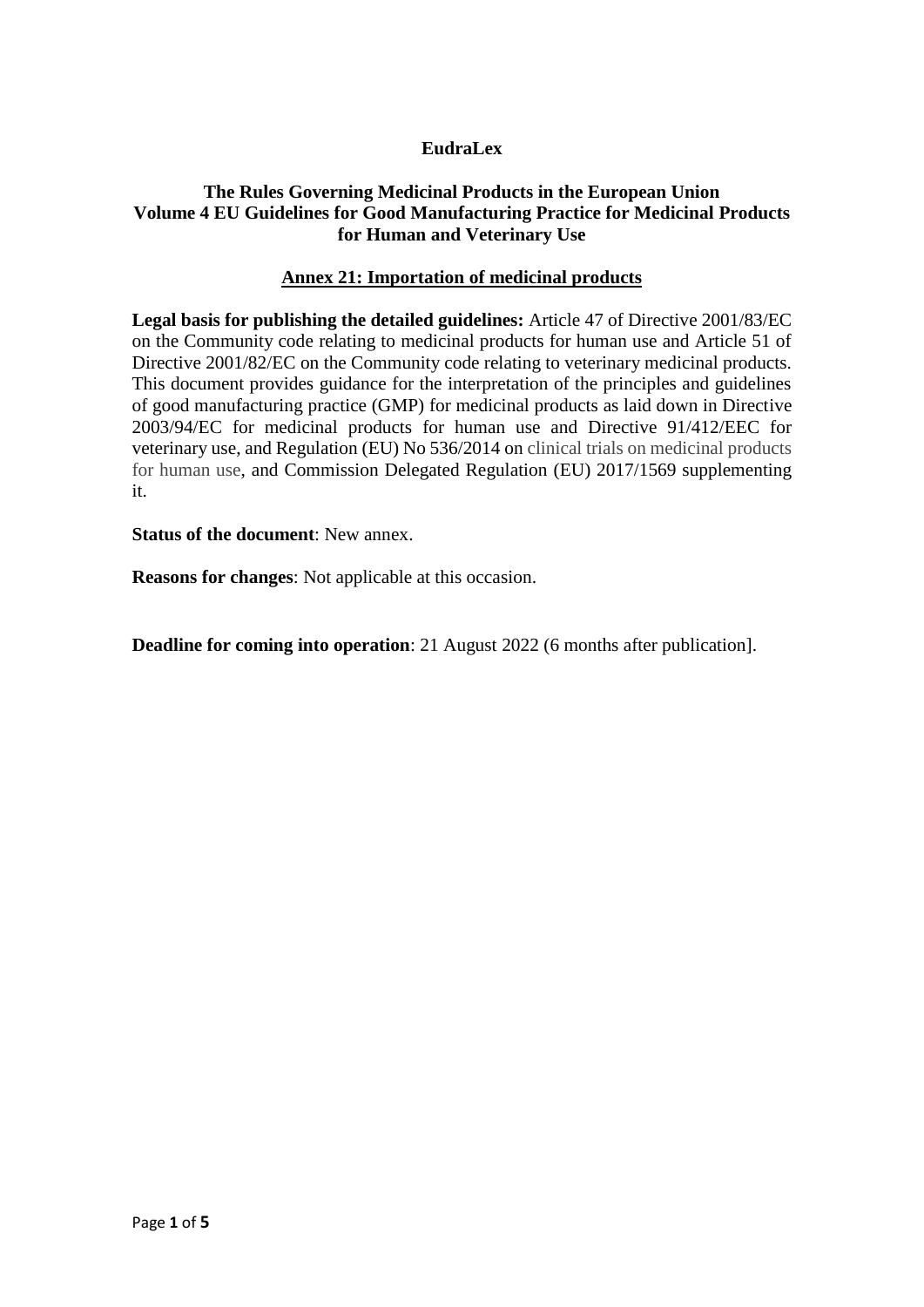# **1. Scope**

This Annex summarizes the GMP requirements applicable to a Manufacturing Import Authorisation (MIA) holder, when importing medicinal products (human, investigational and veterinary) from outside the EU/EEA. The guidance in the main chapters and other annexes of the Guide to Good Manufacturing Practice for Medicinal Products ("the EU GMP Guide") also apply, as appropriate, for other GMP activities carried out and should be consulted for supplementary guidance. Medicinal products that enter the EU/EEA with the intention of export only and that are not processed in any form nor released for placing on the EU/EEA market, are not covered by this Annex.

# **2. Principles**

- 2.1. For the purpose of this annex, the term importation refers to the action of physically bringing a medicinal product, from outside the territory of EEA/EU; fiscal transactions are not part of this annex. Qualified Person (QP) certification or confirmation, as appropriate, of a batch of a medicinal product takes place only after physical importation and custom clearance into the customs territory of an EU/EEA State. Imported bulk products and intermediate products may undergo further manufacturing operations in accordance with the marketing authorisation or clinical trial authorisation prior to QP certification or confirmation, as appropriate. The sites which are considered to have specific importation responsibilities in relation to a medicinal product, a bulk or an intermediate product, are:
	- a) Site of Physical Importation.
	- b) Site of QP certification of imported medicinal products or QP confirmation for bulk or intermediate products undergoing further processing, as appropriate.

The above importation responsibilities must be carried out by entities appropriately authorized under a MIA.

- 2.2. All stages of manufacture of imported medicinal products that are carried out in third countries should be conducted in accordance with the EU GMP Guide or equivalent standards and in conformance with the Marketing Authorisation (MA), the clinical trial authorisation (CTA) and the relevant quality agreement, as applicable.
- 2.3. For products authorized in the EU/EEA, the overall responsibility for placing the medicinal products on the market lies with the marketing authorisation holder (MAH).
- 2.4. The Qualified Person certifying the batch must ensure that all the medicinal products for human or veterinary use or investigational medicinal products that are imported into the Union from a third country were manufactured in accordance with the EU GMP Guide or recognised equivalent standards, and for products with a marketing authorisation, tested upon importation in the Union , unless there are appropriate arrangements in place between the Union and the third country (e.g. Mutual Recognition Agreement (MRA) or Agreement on conformity assessment and acceptance of industrial products, ACAA). See also Annex 16 of the EU GMP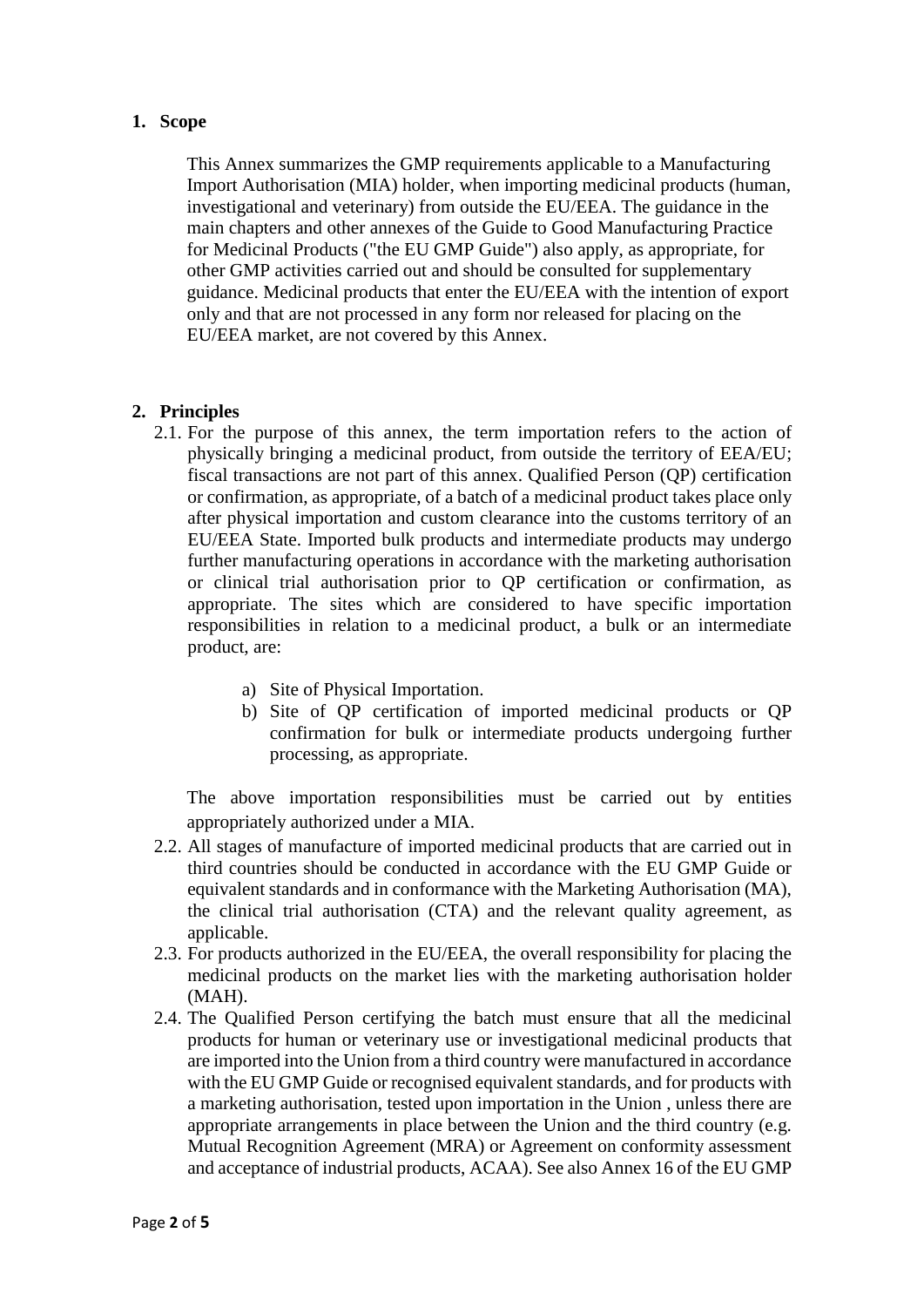Guide and Annex 13, the detailed guidelines on GMP for Investigational Medicinal Products (IMPs) for further guidance.

- 2.5. Testing in an EU/EEA state should cover all the tests needed to demonstrate that the medicinal product meets the specifications that are set out in the marketing authorisation.
- 2.6. Written agreements should be in place between the site(s) performing manufacturing, importation activities and the MAH or sponsor, as appropriate, in accordance with Chapter 7 of the EU GMP Guide.

# **3. Pharmaceutical Quality System**

- 3.1. The site(s) conducting importation activities should have an appropriately detailed Pharmaceutical Quality System in accordance with Chapter 1 of the EU GMP Guide and reflecting the scope of the activities carried out.
- 3.2. Product Quality Reviews should be performed by the site responsible for QP certification for the products imported, including products imported for further processing before export with the exception of investigational medicinal products.
	- o Written agreements should be in place to define the respective responsibilities of the MAH, the importer(s), the site responsible for QP certification and the third country manufacturers, as appropriate, in relation to compiling of the Product Quality Reviews as outlined in Chapter 1 of the EU GMP Guide.
	- o In addition to the Product Quality Review (PQR) requirements described in Chapter 1 of the EU GMP Guide, where sampling of the imported product is conducted in a third country in accordance with Annex 16 of the EU GMP Guide, the PQR should include an assessment of the basis for continued reliance on this sampling practice. PQRs should also include a review of deviations relating to transportation up to the point of batch certification. Specific requirements for sampling and transportation of imported products are detailed further in Annex 16 of the EU GMP Guide.
	- o As part of this review, the analytical results from importation testing should be compared with those in the Certificate of Analysis generated by the third country manufacturer. Any discrepancies or out of trends (OOT) should be documented and investigated.

### **4. Premises and equipment**

- 4.1. The site(s) involved in importation activities should have adequate premises and equipment to ensure the respective activities are performed in accordance with EU GMP Guide.
- 4.2. Imported medicinal products should be stored under quarantine after receipt, until their release for further processing or following QP certification or confirmation as appropriate, in accordance with Annex 16 of the EU GMP Guide. Segregated areas should exist for quarantined products. Any system replacing the physical quarantine should ensure an equivalent level of security.

### **5. Documentation**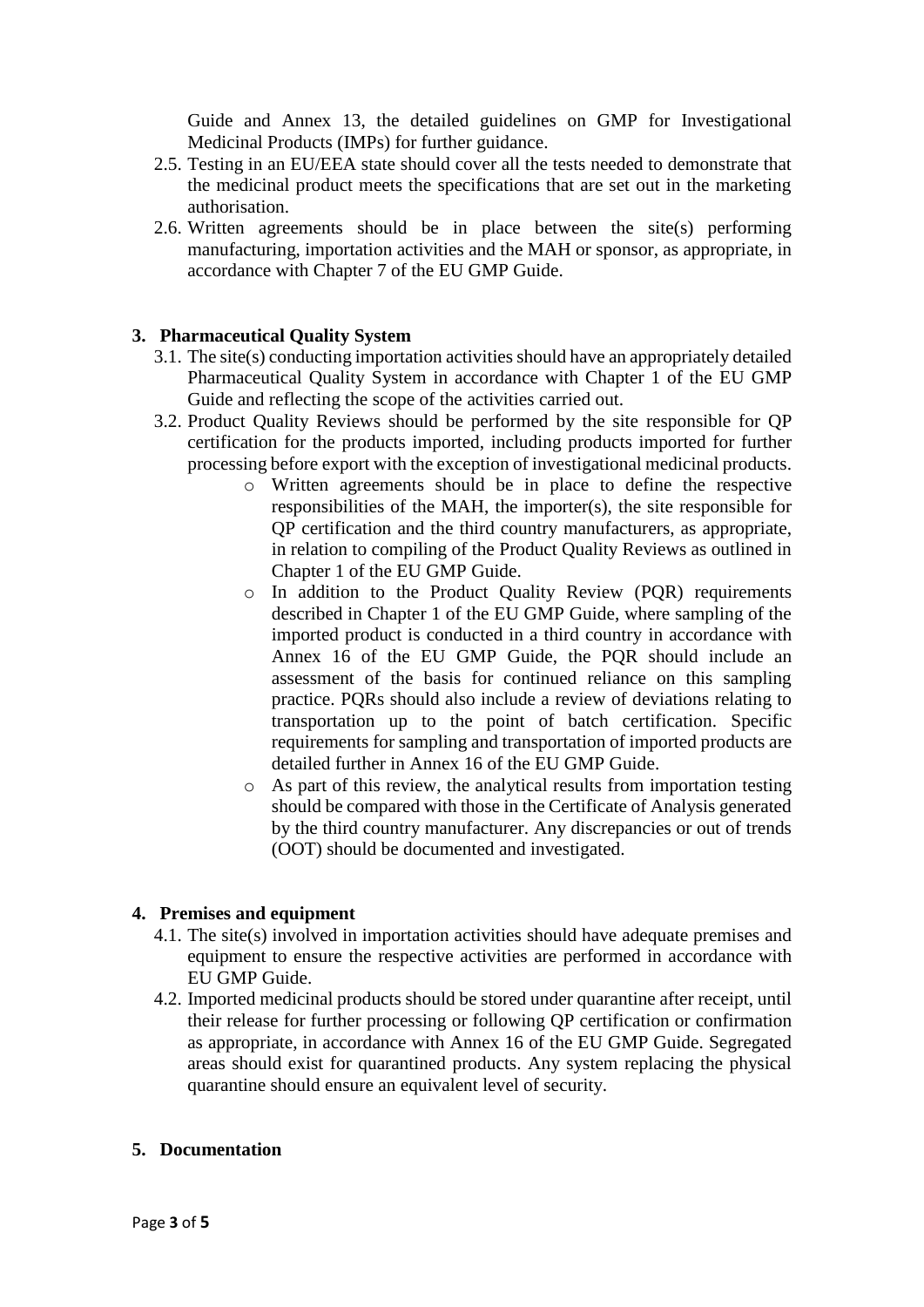- 5.1. Full batch documentation must be available to the MIA holder responsible for QP certification or confirmation of the batch, as appropriate, at the time of certification or confirmation of the batch. Other MIA holders involved in the importation process should have access to batch documentation as necessary in accordance with the activities for which the site is responsible, and as reflected in written agreements between the parties involved in the importation process.
	- 5.1.1. The site responsible for QP certification or confirmation, as appropriate, should have access to those documents that would support batch certification as defined in Annex 16 of the EU GMP Guide. The frequency at which full batch documentation is reviewed at the site responsible for QP certification or confirmation, as appropriate, of the product should be justified on a risk assessment basis and defined in the Pharmaceutical Quality System. Documentary evidence should be available to demonstrate that the QP has certified or confirmed the batch in accordance with the MA or clinical trial authorisation and any other regulatory restrictions that may apply (e.g. where an EU GMP certificate restricts activities to specific manufacturing units/buildings at the third country manufacturing site).
	- 5.1.2. The documentation on the site of physical importation should include, at a minimum, the details of transportation and receipt of the product (see also Annex 16 of the EU GMP Guide).
	- 5.1.3. Relevant ordering and delivery documentation should be available for inspection at the site responsible for QP certification or confirmation, as appropriate, and clearly indicate:
		- o The site from where the product has been dispatched (the origin of the product).
		- o The site of physical importation.
		- o Shipping details (including transportation route and temperature monitoring records) and customs documentation, such as the packing list, freight documentation or customs import declaration, as applicable.
- 5.2. Documentation must be retained in accordance with the requirements of Chapter 4 of the EU GMP Guide. The site responsible for QP certification should ensure that the third country manufacturing site has a record retention policy equivalent to EU requirements.
- 5.3. Batch documentation, including batch certificates, supplied by the third country manufacturing site should be in a format understood by the importer. It may be necessary to provide documents in more than one language to facilitate understanding.
- 5.4. There should be documentary evidence that the site performing QP certification has qualified the third country manufacturer and regularly monitors its performance by periodic on-site audits, either by the site performing QP certification or by a third party on its behalf in accordance with Annex 16 of the EU GMP Guide, to ensure that the imported products are manufactured in accordance with EU GMP rules or equivalent requirements and the MA or clinical trial authorisation.
- 5.5. Where batches have been subdivided and the individual quantities imported separately, documentation confirming reconciliation of the quantities should be made available at the site responsible for QP certification. Any discrepancy should be investigated under the responsibility of the certifying QP.